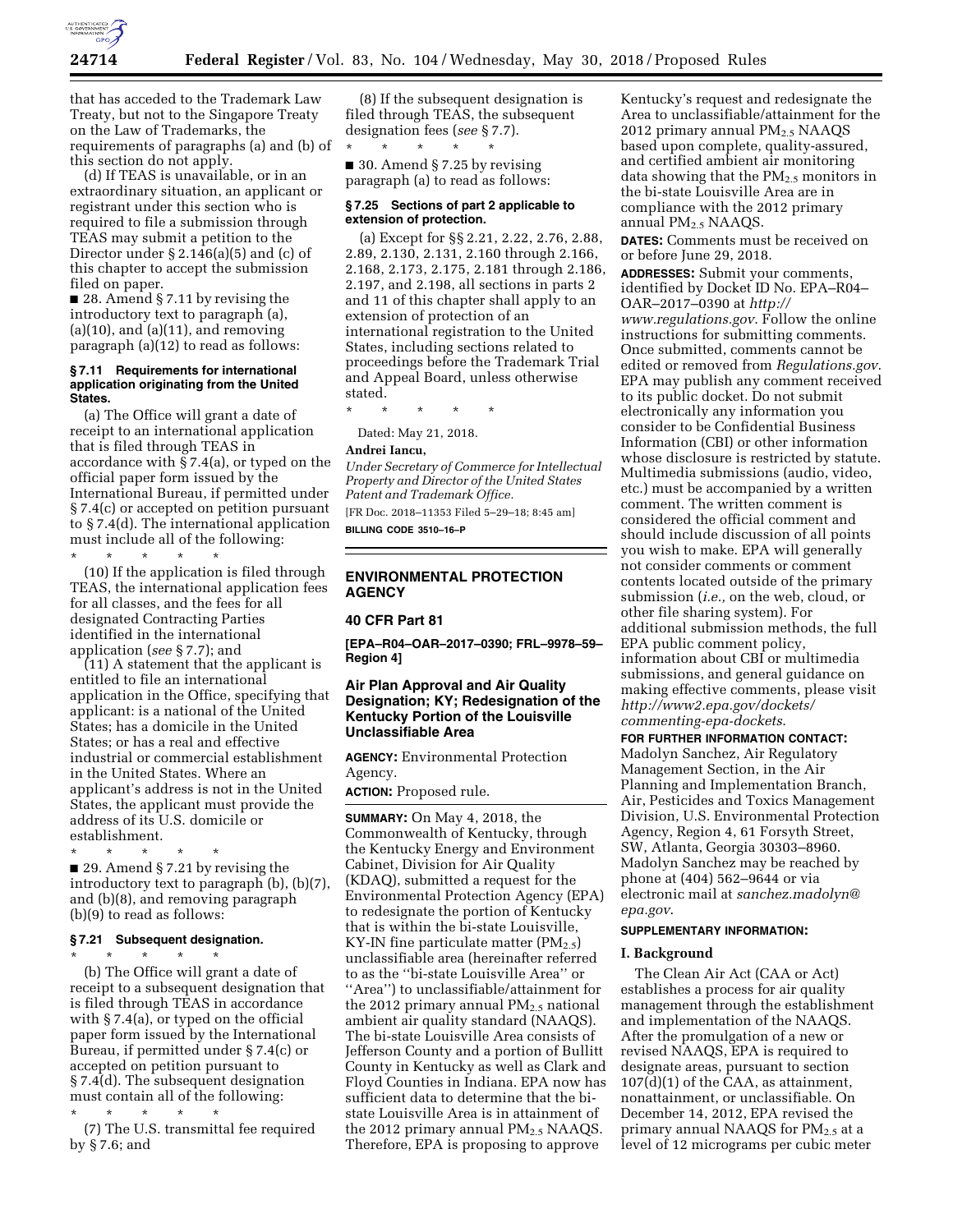$(\mu g/m^3)$ , based on a 3-year average of annual mean PM2.5 concentrations. *See*  78 FR 3085 (January 15, 2013). EPA established the standard based on significant evidence and numerous health studies demonstrating that serious health effects are associated with exposures to particulate matter.

The process for designating areas following promulgation of a new or revised NAAQS is contained in section 107(d)(1) of the CAA. On December 18, 2014, EPA designated the majority of areas across the country as nonattainment, unclassifiable/ attainment, or unclassifiable 1 for the 2012 PM2.5 NAAQS based upon air quality monitoring data from monitors for calendar years 2011–2013. *See* 80 FR 2206 (January 15, 2015). EPA's January 15, 2015, rulemaking also described a process by which EPA would evaluate any complete, quality-assured, certified air quality monitoring data from 2014 that a state submitted for consideration before February 27, 2015. EPA stated that it would evaluate whether, with the inclusion of certified 2014 data, the 3 year design value for 2012–2014 suggests that a change in the initial designation would be appropriate for an area. If EPA agreed that a change in the initial designation would be appropriate, EPA would withdraw the designation announced in the January 15, 2015, document for such area before the effective date and issue another designation reflecting the inclusion of 2014 data.

In a follow-up designation action published on April 7, 2015 (80 FR 18535), EPA designated five areas as unclassifiable/attainment in Georgia, including two neighboring counties in the bordering states of Alabama and South Carolina, that were initially deferred in EPA's January 15, 2015, rulemaking. In the same action, EPA changed the designations for one area in Ohio, two areas in Pennsylvania, and one bi-state area with portions in Kentucky and Ohio from nonattainment to unclassifiable/attainment. The bistate Louisville Area was changed from nonattainment to unclassifiable.

EPA initially designated the bi-state Louisville Area as nonattainment in its January 15, 2015, rulemaking based on ambient air quality data collected from 2011–2013. In that time period, a monitor in Clark County, Indiana, showed a violation of the 2012  $PM_{2.5}$ NAAQS. Per its policy, EPA explained that it would change the designation for the Area if data showed that the monitor in Clark County, Indiana, met the 2012 PM2.5 NAAQS for the design value period 2012–2014, and Indiana elected to early certify 2014 ambient air quality data. Indiana submitted complete, quality-assured, and certified 2014 data from the ambient air quality monitor in Clark County, Indiana, by the prescribed deadline of February 27, 2015, showing that the monitor was attaining the NAAQS. However, as noted in the final technical support document (TSD) for the Area included in the docket for the January 15, 2015, rulemaking,<sup>2</sup> EPA explained that because air quality data in the Jefferson County, Kentucky portion of the Area were invalid due to issues with the collection and analysis of PM2.5 filter-based samples, EPA could only change the designation to unclassifiable. Therefore, EPA changed the designation of the Area from nonattainment to unclassifiable in the action published on April 15, 2015.

# **II. What are the criteria for redesignating an area from unclassifiable to unclassifiable/ attainment?**

Section 107(d)(3) of the CAA provides the framework for changing the area designations for any NAAQS pollutants. Section 107(d)(3)(A) provides that the Administrator may notify the Governor of any state that the designation of an area should be revised ''on the basis of air quality data, planning and control considerations, or any other air qualityrelated considerations the Administrator deems appropriate.'' The Act further provides in section 107(d)(3)(D) that even if the Administrator has not notified a state Governor that a designation should be revised, the Governor of any state may, on the Governor's own motion, submit a request to revise the designation of any area, and the Administrator must approve or deny the request.

When approving or denying a request to redesignate an area, EPA bases its decision on the air quality data for the area as well as the considerations under

section  $107(d)(3)(A).$ <sup>3</sup> In keeping with section  $107(d)(1)(A)$ , areas that are redesignated to unclassifiable/ attainment must meet the requirements for attainment areas and thus must meet the relevant NAAQS. In addition, the area must not contribute to ambient air quality in a nearby area that does not meet the NAAQS. The relevant monitoring data must be collected and quality-assured in accordance with 40 CFR part 58 and recorded in the EPA Air Quality System (AQS) database. The designated monitors generally should have remained at the same location for the duration of the monitoring period.4

# **III. What is EPA's rationale for proposing to redesignate the area?**

In order to redesignate the Area from unclassifiable to unclassifiable/ attainment for the 2012 primary annual PM2.5 NAAQS, the 3-year average of annual arithmetic mean concentrations (*i.e.,* design value) over the most recent 3-year period must be less than or equal to 12.0  $\mu$ g/m<sup>3</sup> at all monitoring sites in the Area over the full 3-year period, as determined in accordance with 40 CFR 50.18 and Appendix N of Part 50. EPA reviewed PM2.5 monitoring data from monitoring stations in the bi-state Louisville Area for the 2012 primary annual PM2.5 NAAQS for the 3-year period from 2014–2016. These data have been quality-assured, certified, and recorded in AQS by Kentucky and Indiana, and the monitoring locations have not changed during the monitoring period. As summarized in Table 1, the design values for all monitors in the Area for the 2014–2016 period are below the 2012 primary annual  $PM_{2.5}$ NAAQS.

# TABLE  $1-2012$  ANNUAL PM<sub>2.5</sub> DE-SIGN VALUES FOR MONITORS IN THE BI-STATE LOUISVILLE AREA FOR 2014–2016

| County           | Monitoring<br>site | 2014-2016<br>design<br>value<br>$(\mu q/m^3)$ |
|------------------|--------------------|-----------------------------------------------|
| Clark County, IN | 180190006          | 10.6                                          |
|                  | 180190008          | 8.7                                           |
| Floyd County, IN | 180431004          | 93                                            |

<sup>3</sup>While CAA section 107(d)(3)(E) also lists specific requirements for redesignations, those requirements only apply to redesignations of nonattainment areas to attainment and therefore are not applicable in the context of a redesignation of an area from unclassifiable to unclassifiable/ attainment.

<sup>1</sup>For the initial PM area designations in 2014 (for the 2012 annual PM<sub>2.5</sub> NAAQS), EPA used a designation category of ''unclassifiable/attainment'' for areas that had monitors showing attainment of the standard and were not contributing to nearby violations and for areas that did not have monitors but for which EPA had reason to believe were likely attaining the standard and not contributing to nearby violations. EPA used the category ''unclassifiable'' for areas in which EPA could not determine, based upon available information, whether or not the NAAQS was being met and/or EPA had not determined the area to be contributing to nearby violations. EPA reserves the "attainment category for when EPA redesignates a nonattainment area that has attained the relevant NAAQS and has an approved maintenance plan.

<sup>2</sup>Available in the January 15, 2015, rulemaking docket as document number EPA–HQ–OAR–2012– 0918–0322.

<sup>4</sup>*See* Memorandum from John Calcagni, Director, EPA Air Quality Management Division, entitled ''Procedures for Processing Requests to Redesignate Areas to Attainment'' (September 4, 1992).